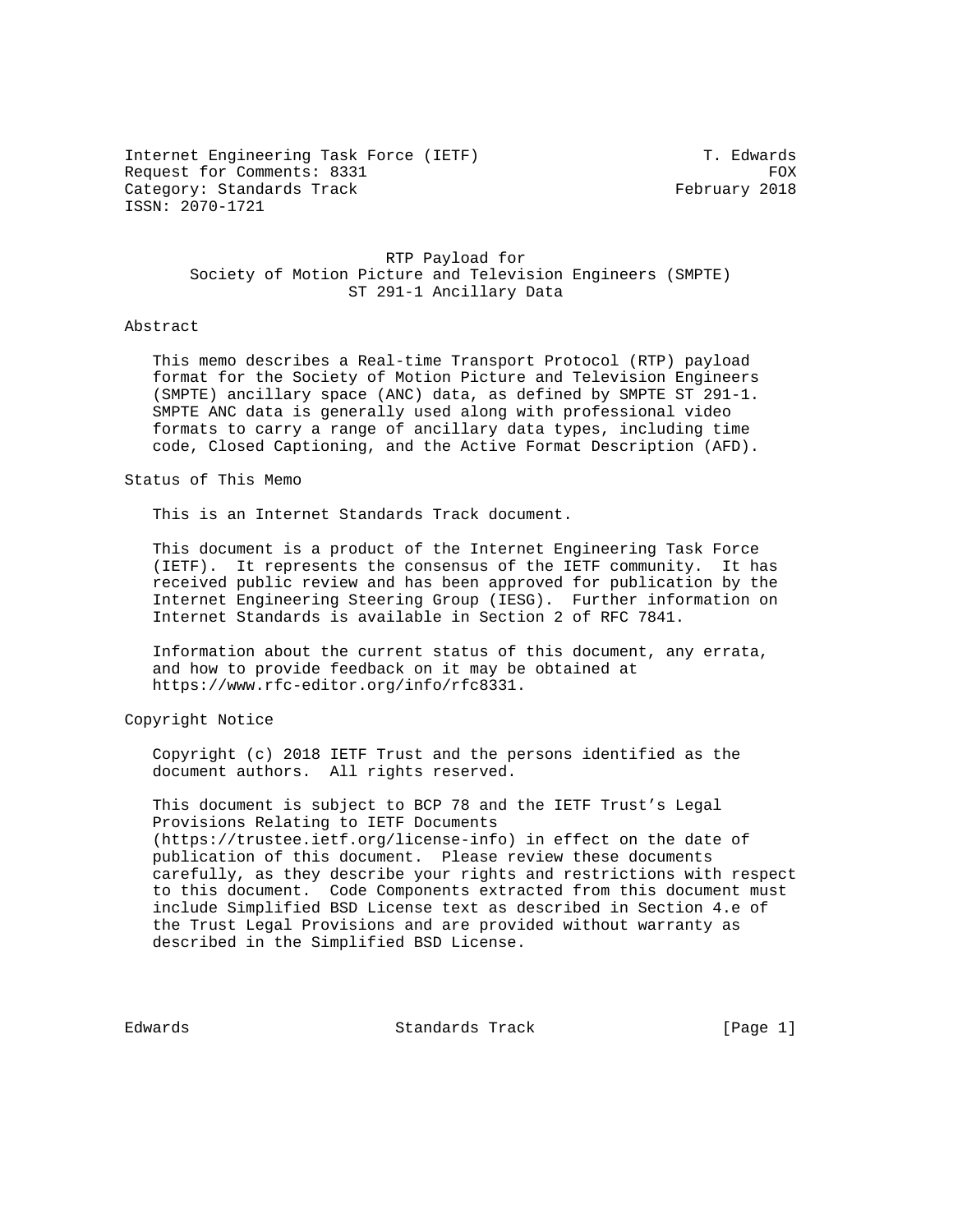Table of Contents

| 1.1. Requirements Language                              |  | 3   |
|---------------------------------------------------------|--|-----|
| 2. RTP Payload Format for SMPTE ST 291 Ancillary Data   |  | 4   |
| 2.1. Payload Header Definitions 5                       |  |     |
|                                                         |  | 11  |
|                                                         |  | 11  |
| $\overline{4}$                                          |  |     |
| 4.1. Grouping ANC Data Streams with Other Media Streams |  | 15  |
| 5. Offer/Answer Model and Declarative Considerations    |  | 15  |
|                                                         |  | 15  |
| 5.2. Declarative SDP Considerations                     |  | 16  |
| რ.                                                      |  | 16  |
|                                                         |  | 16  |
|                                                         |  | 17  |
|                                                         |  | 17  |
| Informative References<br>8.2.                          |  | 1 R |
|                                                         |  | 20  |

#### 1. Introduction

 This memo describes a Real-time Transport Protocol (RTP) payload format for the Society of Motion Picture and Television Engineers (SMPTE) ancillary space (ANC) data, as defined by SMPTE ST 291-1 [ST291]. ANC data is transmitted in the ancillary space of serial digital video interfaces, the space outside of the active video region of images intended for users to view. Ancillary space roughly corresponds to vertical and horizontal blanking periods of cathode ray tube type displays. ANC data can carry a range of data types, including time code, Closed Captioning, and the Active Format Description (AFD).

 ANC data is generally associated with the carriage of metadata within the bit stream of a Serial Digital Interface (SDI), such as the standard definition (SD) Serial Digital Interface, the 1.5 Gb/s Serial Digital Interface for high definition (HD) television applications, or the 3 Gb/s Signal/Data Serial Interface (SMPTE ST 259 [ST259], SMPTE ST 292-1 [ST292], and SMPTE ST 424 [ST424]).

 ANC data packet payload definitions for a specific application are specified by a SMPTE Standard, Recommended Practice, Registered Disclosure Document, or by a document generated by another organization, a company, or an individual (an entity). When a payload format is registered with SMPTE, it is identified by a registered data identification word.

Edwards Standards Track [Page 2]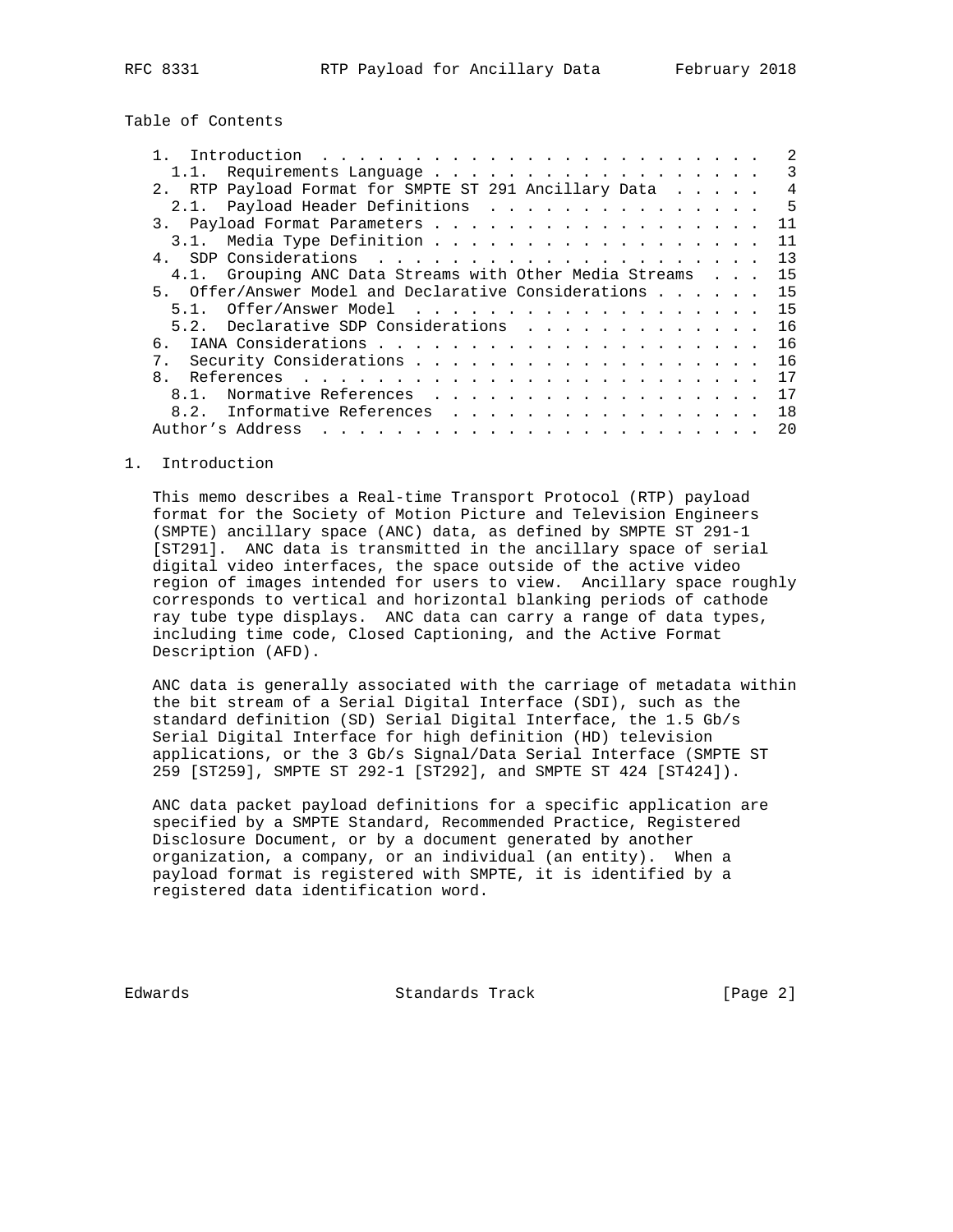This memo describes an RTP payload that supports carriage of ANC data packets that originate from any location within any SMPTE-defined SDI signal. This payload also supports the carriage of ANC data packets that did not originate from an SDI signal. Sufficient information is provided to enable the ANC data packets at the output of the decoder to be restored to their original locations in the serial digital video signal raster (if that is desired). An optional media type parameter allows for the signaling of carriage of one or more types of ANC data as specified by data identification (DID) and secondary data identification (SDID) words. Another optional media type parameter allows for the identification of the Video Payload ID (VPID) code of the source interface of ANC data packets.

 Note that the Ancillary Data Flag (ADF) word is not specifically carried in this RTP payload. The ADF might be specified in a document defining an interconnecting digital video interface; otherwise, a default ADF is specified by SMPTE ST 291-1 [ST291].

 This ANC data payload can be used by itself or used along with a range of RTP video formats. In particular, it has been designed so that it could be used along with "RTP Payload Format for Uncompressed Video" [RFC4175] or "RTP Payload Format for JPEG 2000 Video Streams" [RFC5371].

 The data model in this document for the ANC data RTP payload is based on the data model of SMPTE ST 2038 [ST2038], which standardizes the carriage of ANC data packets in an MPEG-2 Transport Stream.

1.1. Requirements Language

 The key words "MUST", "MUST NOT", "REQUIRED", "SHALL", "SHALL NOT", "SHOULD", "SHOULD NOT", "RECOMMENDED", "NOT RECOMMENDED", "MAY", and "OPTIONAL" in this document are to be interpreted as described in BCP 14 [RFC2119] [RFC8174] when, and only when, they appear in all capitals, as shown here.

Edwards Standards Track [Page 3]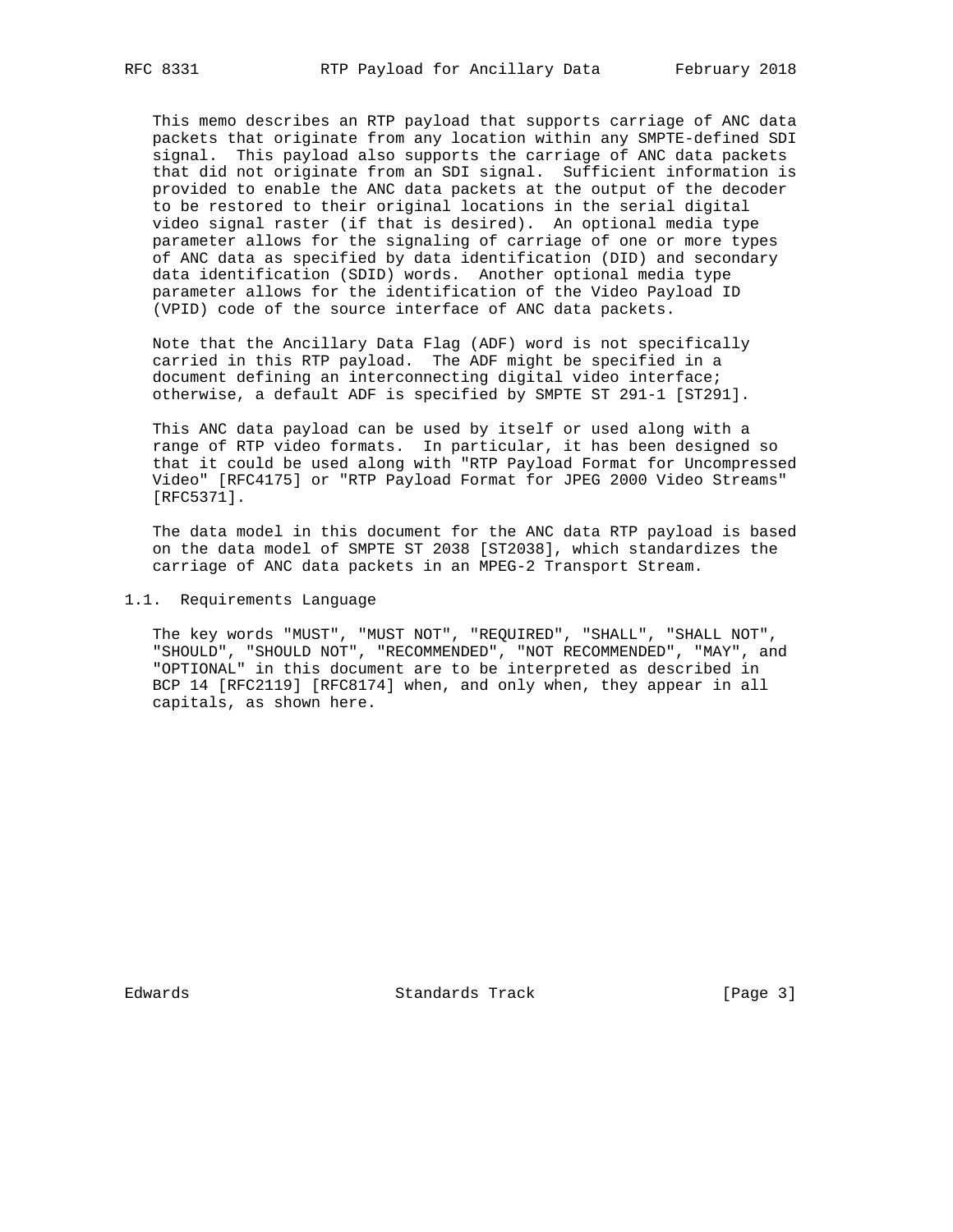# 2. RTP Payload Format for SMPTE ST 291 Ancillary Data

 An example of the format of an RTP packet containing SMPTE ST 291 ANC data is shown below:

0  $1$  2 3 0 1 2 3 4 5 6 7 8 9 0 1 2 3 4 5 6 7 8 9 0 1 2 3 4 5 6 7 8 9 0 1 +-+-+-+-+-+-+-+-+-+-+-+-+-+-+-+-+-+-+-+-+-+-+-+-+-+-+-+-+-+-+-+-+  $|V=2|P|X|$  CC  $|M|$  PT  $|$  sequence number +-+-+-+-+-+-+-+-+-+-+-+-+-+-+-+-+-+-+-+-+-+-+-+-+-+-+-+-+-+-+-+-+ timestamp +-+-+-+-+-+-+-+-+-+-+-+-+-+-+-+-+-+-+-+-+-+-+-+-+-+-+-+-+-+-+-+-+ synchronization source (SSRC) identifier +-+-+-+-+-+-+-+-+-+-+-+-+-+-+-+-+-+-+-+-+-+-+-+-+-+-+-+-+-+-+-+-+ | Extended Sequence Number | Length=32 | +-+-+-+-+-+-+-+-+-+-+-+-+-+-+-+-+-+-+-+-+-+-+-+-+-+-+-+-+-+-+-+-+ | ANC\_Count=2 | F | reserved +-+-+-+-+-+-+-+-+-+-+-+-+-+-+-+-+-+-+-+-+-+-+-+-+-+-+-+-+-+-+-+-+ |C| Line\_Number=9 | Horizontal\_Offset |S| StreamNum=0 | +-+-+-+-+-+-+-+-+-+-+-+-+-+-+-+-+-+-+-+-+-+-+-+-+-+-+-+-+-+-+-+-+ | DID | SDID | Data\_Count=0x84 | +-+-+-+-+-+-+-+-+-+-+-+-+-+-+-+-+-+-+-+-+-+-+-+-+-+-+-+-+-+-+-+-+ User\_Data\_Words... +-+-+-+-+-+-+-+-+-+-+-+-+-+-+-+-+-+-+-+-+-+-+-+-+-+-+-+-+-+-+-+-+ | Checksum\_Word | word\_align | +-+-+-+-+-+-+-+-+-+-+-+-+-+-+-+-+-+-+-+-+-+-+-+-+-+-+-+-+-+-+-+-+ |C| Line\_Number=10 | Horizontal\_Offset |S| StreamNum=0 | +-+-+-+-+-+-+-+-+-+-+-+-+-+-+-+-+-+-+-+-+-+-+-+-+-+-+-+-+-+-+-+-+ | DID | SDID | Data\_Count=0x105 | +-+-+-+-+-+-+-+-+-+-+-+-+-+-+-+-+-+-+-+-+-+-+-+-+-+-+-+-+-+-+-+-+ User\_Data\_Words... +-+-+-+-+-+-+-+-+-+-+-+-+-+-+-+-+-+-+-+-+-+-+-+-+-+-+-+-+-+-+-+-+ | Checksum\_Word |word\_align | +-+-+-+-+-+-+-+-+-+-+-+-+-+-+-+-+-+-+-+-+-+-+-+-+-+-+-+-+-+-+-+-+

Figure 1: SMPTE Ancillary Data RTP Packet Format

 In this example, two ANC data packets are present. The first has four 10-bit User\_Data\_Words, and the second has five 10-bit User\_Data\_Words (note that few ANC data packets are this small; thus, this example does not reflect actual defined ANC data packets and does not specifically call out the DIDs and SDIDs). The ANC data packets are located on lines 9 and 10 of the SDI raster.

 The term "network byte order" in the payload format SHALL refer to the Data Transmission Order as defined in Appendix B of RFC 791 [RFC0791].

Edwards Standards Track [Page 4]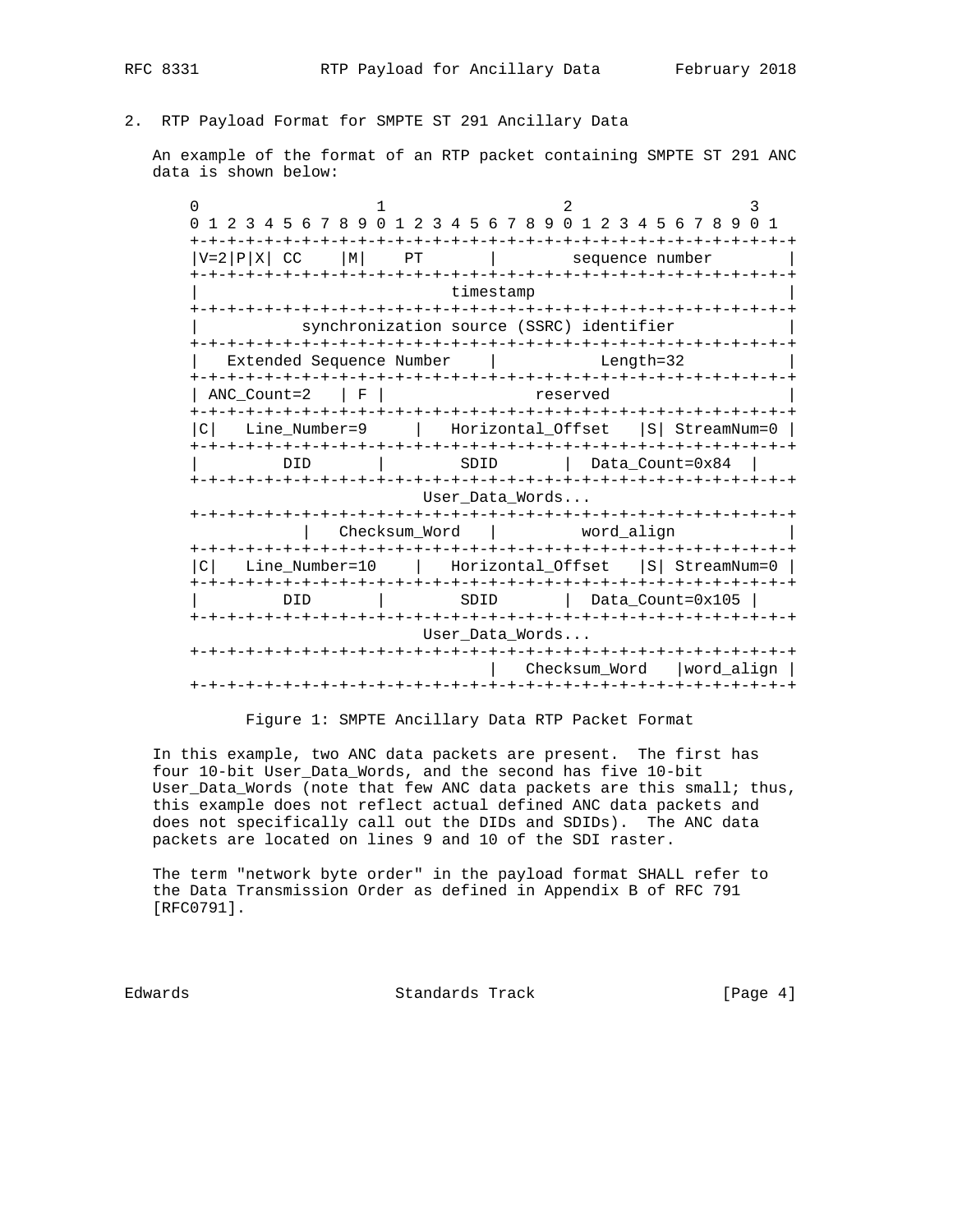RTP packet header fields SHALL be interpreted as per RFC 3550 [RFC3550], with the following specifics:

 Timestamp: 32 bits The timestamp field is interpreted in a similar fashion to RFC 4175 [RFC4175]:

 For progressive scan video, the timestamp denotes the sampling instant of the frame to which the ANC data in the RTP packet belongs. RTP packets MUST NOT include ANC data from multiple frames, and all RTP packets with ANC data belonging to the same frame MUST have the same timestamp.

 For interlaced video, the timestamp denotes the sampling instant of the field to which the ANC data in the RTP packet belongs. RTP packets MUST NOT include ANC data packets from multiple fields, and all RTP packets belonging to the same field MUST have the same timestamp.

 If the sampling instant does not correspond to an integer value of the clock, the value SHALL be truncated to the next lowest integer with no ambiguity. Section 3.1 describes timestamp clock rates.

 Marker bit (M): 1 bit The marker bit set to "1" indicates the last ANC data RTP packet for a frame (for progressive scan video) or the last ANC data RTP packet for a field (for interlaced video).

2.1. Payload Header Definitions

The ANC data RTP payload header fields are defined as:

#### Extended Sequence Number: 16 bits

 The high-order bits of the extended 32-bit sequence number, in network byte order. This is the same as the Extended Sequence Number field in RFC 4175 [RFC4175].

Length: 16 bits

 Number of octets of the ANC data RTP payload, beginning with the "C" bit of the first ANC packet data header, as an unsigned integer in network byte order. Note that all word\_align fields contribute to the calculation of the Length field.

Edwards Standards Track [Page 5]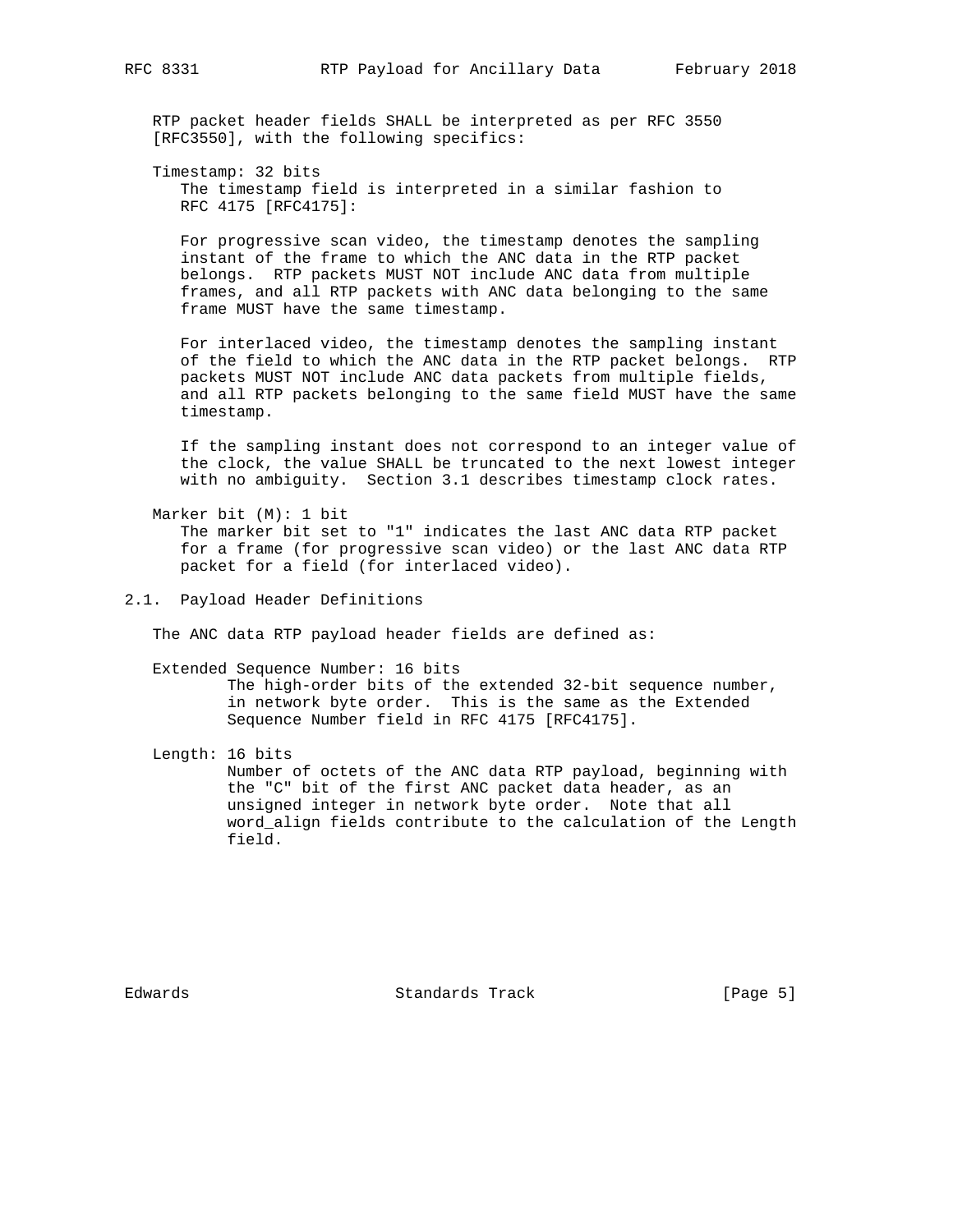ANC\_Count: 8 bits

 This field is the count of the total number of ANC data packets carried in the RTP payload, as an unsigned integer. A single ANC data RTP packet payload cannot carry more than 255 ANC data packets.

 If more than 255 ANC data packets need to be carried in a field or frame, additional RTP packets carrying ANC data MAY be sent with the same RTP timestamp but with different sequence numbers. ANC\_Count of 0 indicates that there are no ANC data packets in the payload (for example, an RTP packet that carries no actual ANC data packets even though its marker bit indicates the last ANC data RTP packet in a field/ frame). If the ANC\_Count is 0, the Length will also be 0.

F: 2 bits

 These two bits relate to signaling the field specified by the RTP timestamp in an interlaced SDI raster. A value of 0b00 indicates that either the video format is progressive or that no field is specified. A value of 0b10 indicates that the timestamp refers to the first field of an interlaced video signal. A value of 0b11 indicates that the timestamp refers to the second field of an interlaced video signal. The value 0b01 is not valid. Receivers SHOULD ignore an ANC data packet with an F field value of 0b01 and SHOULD process any other ANC data packets with valid F field values that are present in the RTP payload.

 Note that some multi-stream SDI interfaces might use multiple interlaced signal streams to transmit progressive images, in which case the "F" bits would refer to the field of the interlaced stream used for transport of the ANC data packet.

reserved: 22 bits

 The 22 reserved bits of value "0" follow the F field to ensure that the first ANC data packet header field in the payload begins 32-bit word-aligned with the start of the RTP header to ease implementation.

 For each ANC data packet in the payload, the following ANC data packet header fields MUST be present:

C: 1 bit

 This flag, when set to "1", indicates that the ANC data corresponds to the color-difference data channel (C). When set to "0", this flag indicates either that the ANC data corresponds to the luma (Y) data channel, that the ANC data source is from an SD signal, or that the ANC data source has

Edwards Standards Track [Page 6]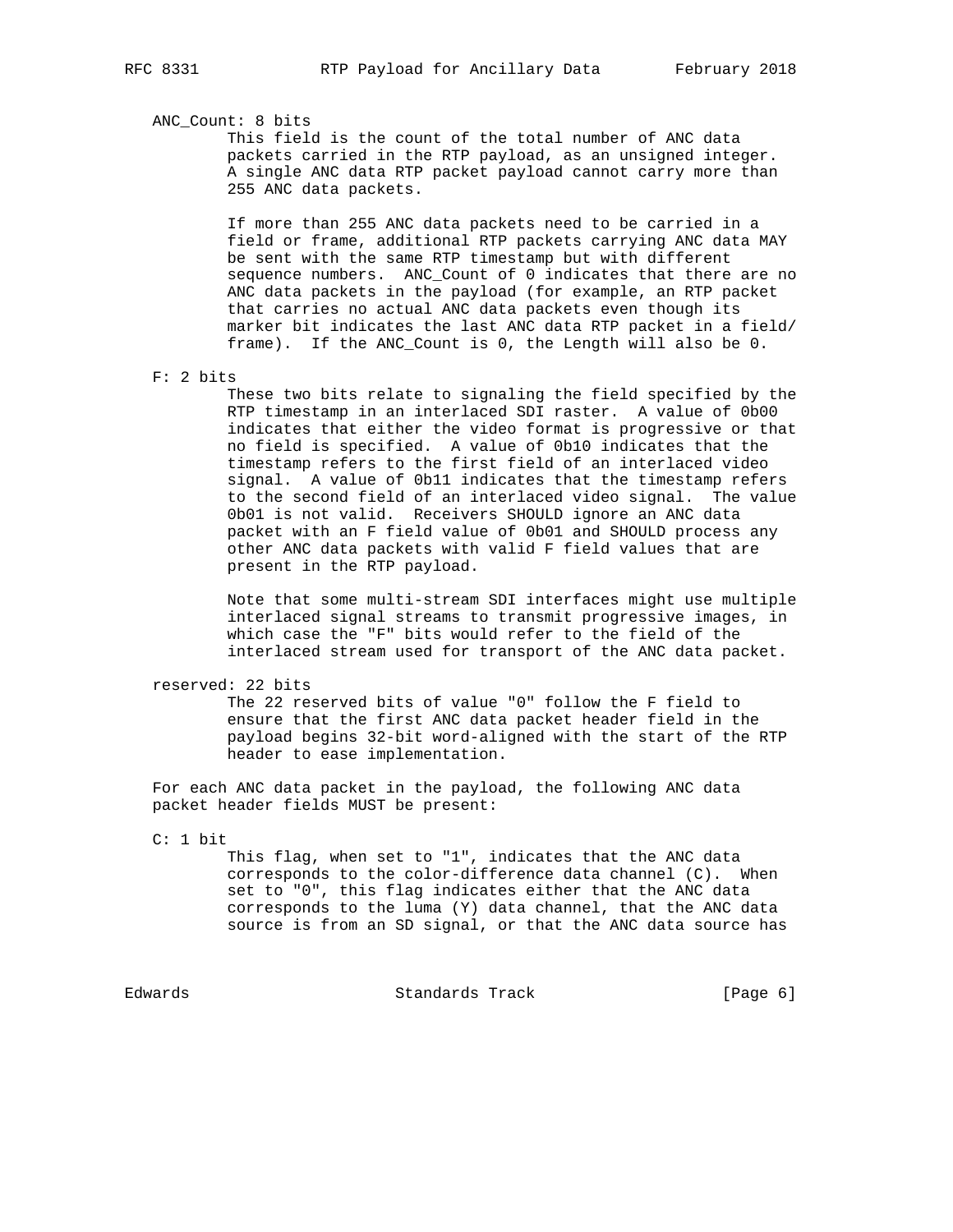no specific luma or color-difference data channels. For ANC data from a multi-stream interface source, the C flag SHALL refer to the channel of the stream used to transport the ANC data packet. For situations where there is no SDI source, if the ANC data type definition specifically requires the use of the C or Y data channel, the C flag SHALL reflect that requirement.

```
 Line_Number: 11 bits
```
 This field contains the digital interface line number that corresponds to the location of the ANC data packet as an unsigned integer in network byte order.

 The following special Line\_Number values indicate that the location of the ANC data packet is in certain generic vertical regions of the SDI raster:

+-------------+--------------------------------------------------------+  $\Box$  Line Number  $\Box$  ANC data packet generic vertical location

|       | LINE NUMBER   ANG GALA PACKEL GENERIC VERLICAI IOCALION                                                                                                                            |
|-------|------------------------------------------------------------------------------------------------------------------------------------------------------------------------------------|
| 0x7FF | Without specific line location within the field or<br>frame                                                                                                                        |
| 0x7FE | On any line in the range from the second line after<br>the line specified for switching, as defined in SMPTE<br>RP 168 [RP168], to the last line before active video,<br>inclusive |
| 0x7FD | On a line number larger than can be represented in 11<br>bits of this field (if needed for future formats)                                                                         |

 Note that the lines that are available to convey ANC data are as defined in the applicable sample structure specification (e.g., SMPTE ST 274 [ST274], SMPTE ST 296 [ST296], ITU-R BT.656 [BT656]) and are possibly further restricted per SMPTE RP 168 [RP168].

 In multi-stream interfaces, this field refers to the line number that an ANC data packet is carried on within a particular data stream in the interface.

Horizontal\_Offset: 12 bits

 This field defines the location of the ANC data packet in an SDI raster relative to the start of active video (SAV; a digital synchronizing signal present in SDI interfaces) as an unsigned integer in network byte order. A value of 0 means that the ADF of the ANC data packet begins immediately

Edwards Standards Track [Page 7]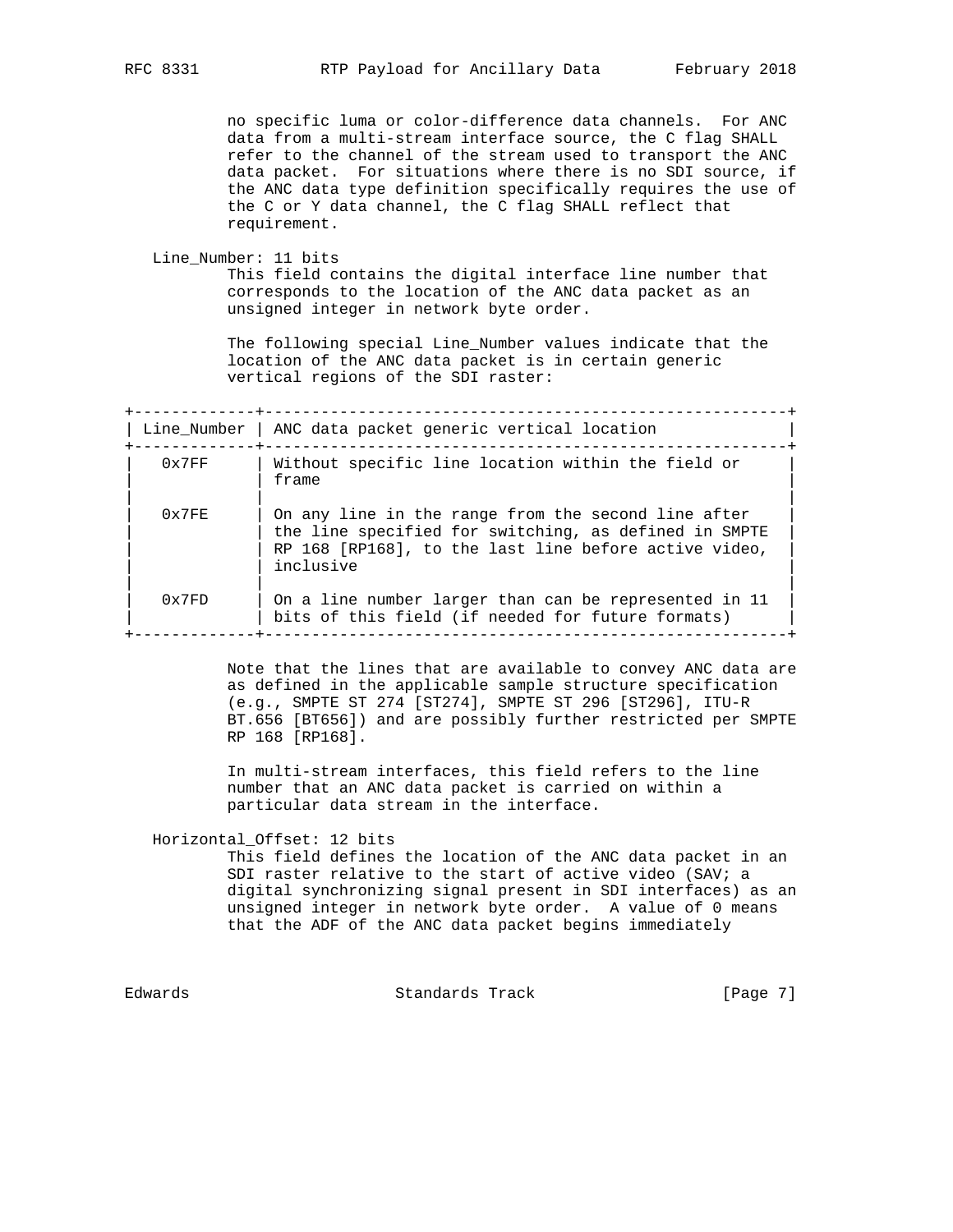following SAV. The horizontal offset from SAV is measured in terms of 10-bit words of the indicated data stream and data channel.

 The following special Horizontal\_Offset values indicate that the location of the ANC data packet is in certain generic horizontal regions of the SDI raster:

| Horizontal  <br>Offset | ANC data packet generic horizontal location                                                                                                                      |
|------------------------|------------------------------------------------------------------------------------------------------------------------------------------------------------------|
| $0x$ FFF               | Without specific horizontal location                                                                                                                             |
| $0 \times$ FFF         | Within horizontal ancillary data space (HANC) as<br>defined in SMPTE ST 291-1 [ST291]                                                                            |
| 0xFFD                  | Within the ancillary data space located between SAV<br>(Start of Active Video) and EAV (End of Active Video)<br>markers of the serial digital interface          |
| 0xFFC                  | Horizontal offset is larger than can be represented in<br>the 12 bits of this field (if needed for future<br>formats or for certain low frame rate 720p formats) |

 In multi-stream interfaces, this field refers to the horizontal location where an ANC data packet is placed on a line carried within a particular data stream in the interface.

 Note that HANC data space will generally have higher luma sample numbers than any samples in the active digital line. Also note that SMPTE ST 296 [ST296] (1280 x 720 progressive active images) image sampling systems 7 and 8 (1280 x 720 progressive @ 24 fps and 1280 x 720 progressive @ 23.98 fps respectively) have a luma sample number maximum of 4124. It is unlikely that an actual implementation would have an ANC data packet begin at a Horizontal\_Offset beyond 4091 (0xFFB) in these formats; should that occur, the Horizontal\_Offset value 0xFFC can be used to signal a horizontal offset larger than can be represented in the field. Further note that the 12-bit field of Horizontal\_Offset is kept that size in this memo to maintain easy conversion to/from SMPTE ST 2038 [ST2038], which also has a 12-bit Horizontal\_Offset field.

Edwards Standards Track [Page 8]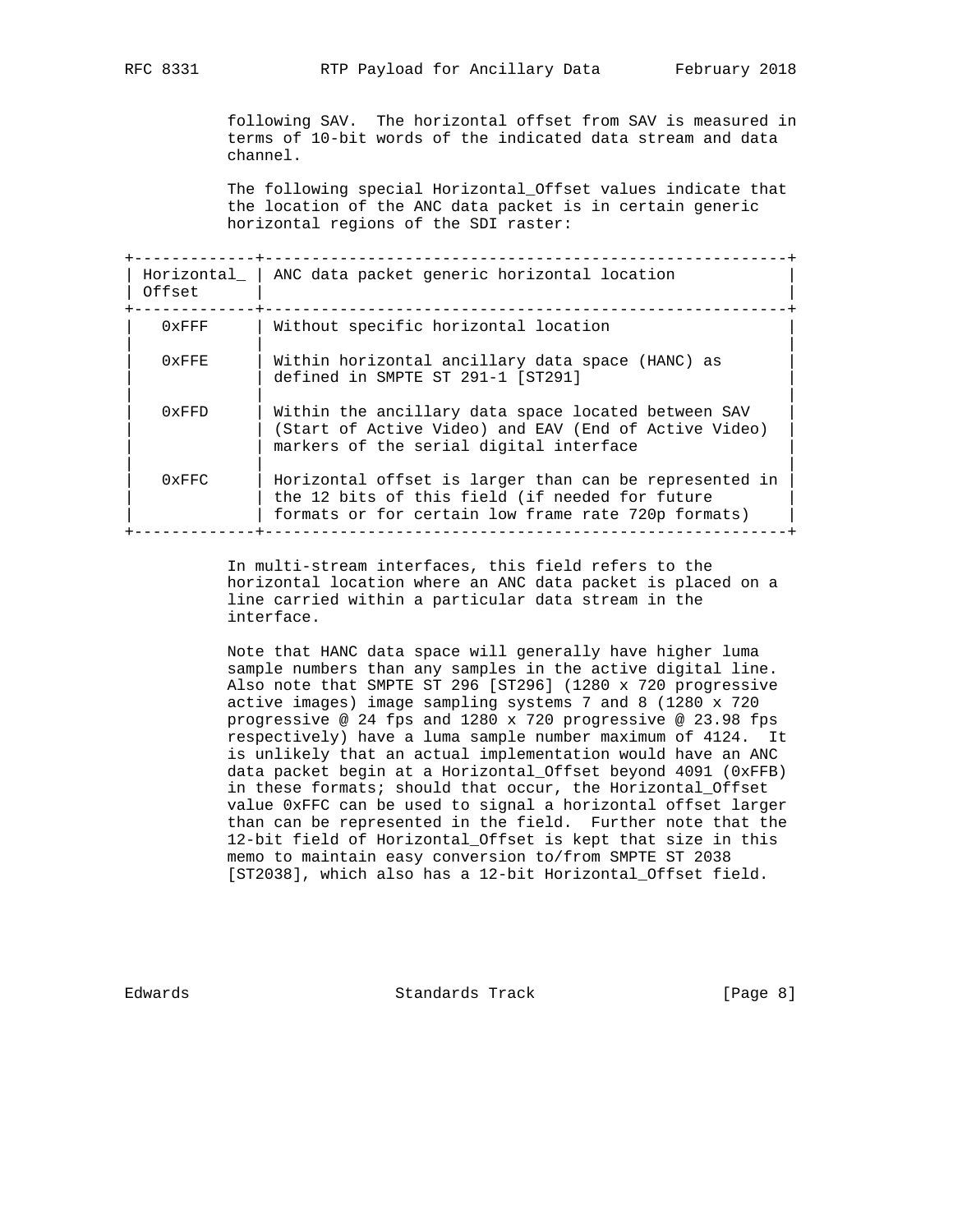# S (Data Stream Flag): 1 bit

 This field indicates whether the data stream number of a multi-stream data mapping used to transport the ANC data packet is specified. If the S bit is '0', then the StreamNum field provides no guidance regarding the source data stream number of the ANC data packet. If the S bit is '1', then the StreamNum field carries information regarding the source data stream number of the ANC data packet.

StreamNum: 7 bits

 If the S bit (Data Stream Flag) is '1', then the StreamNum field MUST carry identification of the source data stream number of the ANC data packet. If the data stream is numbered, then the StreamNum field SHALL carry the number of the source data stream minus one. If the source multi-stream interface does not have numbered data streams, the following numbers SHALL be used in this field: '0' for link A data stream and '1' for link B data stream. For stereoscopic multi-stream interface formats that do not have numbered streams, the following numbers SHALL be used in this field: '0' for left eye stream and '1' for right eye stream.

 Note that in multi-link SDI connections, the physical link that a particular stream utilizes is typically specified by the interface standard. Also note that numbering of data streams is across the interface as a whole. For example, in the SMPTE ST 425-3 dual-link 3 Gb/s interface, the data streams are numbered 1-4 with data streams 1 and 2 on link 1 and data streams 3 and 4 on link 2.

 An ANC data packet with the header fields Line\_Number of 0x7FF and Horizontal\_Offset of 0xFFF SHALL be considered to be carried without any specific location within the field or frame.

 For each ANC data packet in the payload, immediately after the ANC data packet header fields, the following data fields MUST be present with the fields DID, SDID, Data\_Count, User\_Data\_Words, and Checksum\_Word representing the 10-bit words carried in the ANC data packet, as per SMPTE ST 291-1 [ST291]:

 DID: 10 bits Data identification word

SDID: 10 bits

 Secondary data identification word. Used only for a "Type 2" ANC data packet. Note that in a "Type 1" ANC data packet, this word will actually carry the data block number (DBN).

Edwards Standards Track [Page 9]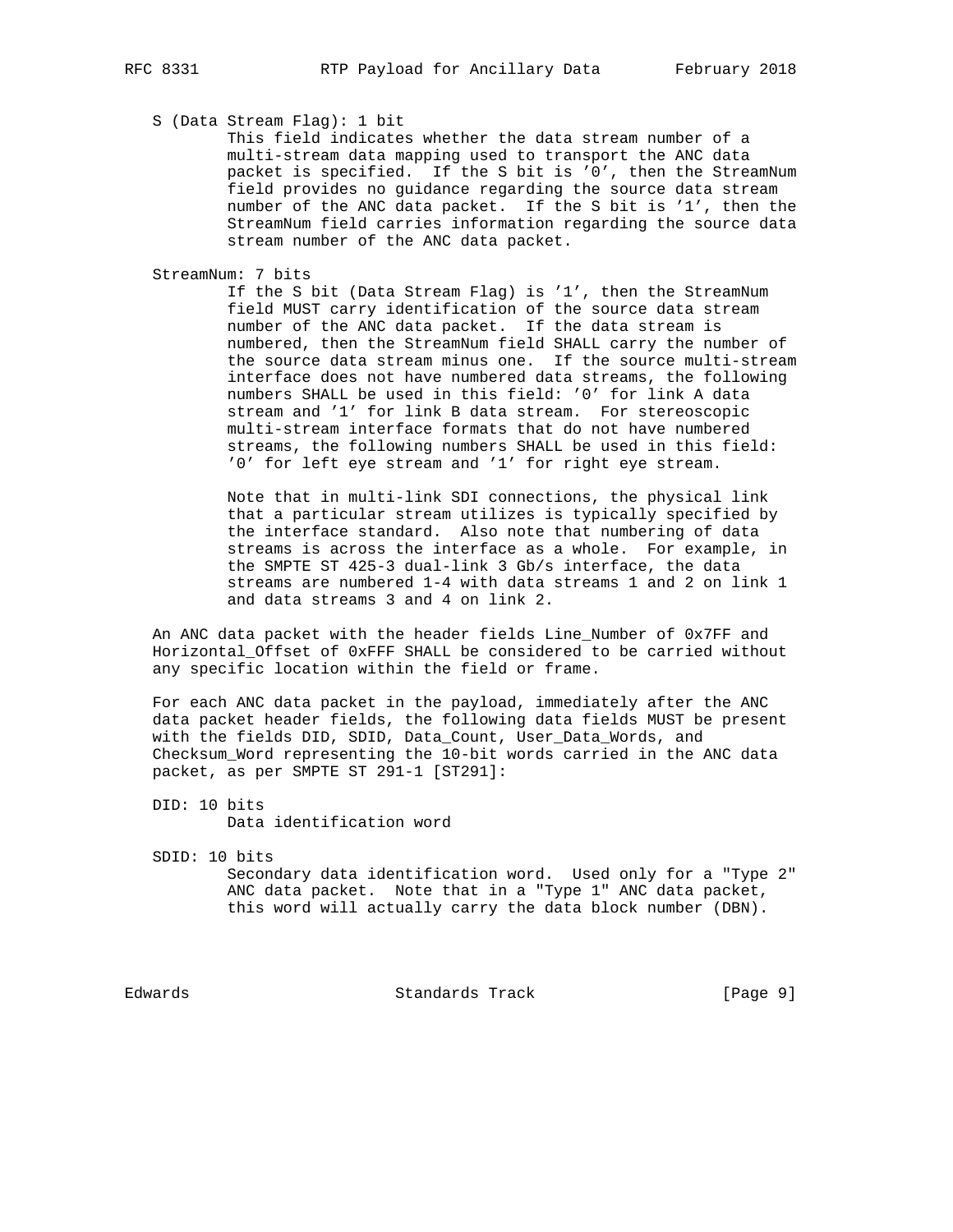Data\_Count: 10 bits

 The lower 8 bits of Data\_Count, corresponding to bits b7 (MSB; most significant bit) through b0 (LSB; least significant bit) of the 10-bit Data\_Count word, contain the actual count of 10-bit words in User\_Data\_Words. Bit b8 is the even parity for bits b7 through b0, and bit b9 is the inverse (logical NOT) of bit b8.

User\_Data\_Words: integer number of 10-bit words

 User\_Data\_Words (UDW) are used to convey information of a type as identified by the DID word or the DID and SDID words. The number of 10-bit words in the UDW is defined by the Data\_Count field. The 10-bit words are carried in order starting with the most significant bit and ending with the least significant bit.

Checksum\_Word: 10 bits

 The Checksum\_Word can be used to determine the validity of the ANC data packet from the DID word through the UDW. It consists of 10 bits, where bits b8 (MSB) through b0 (LSB) define the checksum value and bit b9 is the inverse (logical NOT) of bit b8. The checksum value is equal to the nine least significant bits of the sum of the nine least significant bits of the DID word, the SDID word, the Data\_Count word, and all User\_Data\_Words in the ANC data packet. The checksum is initialized to zero before calculation, and any "end carry" resulting from the checksum calculation is ignored.

At the end of each ANC data packet in the payload:

 word\_align: bits as needed to complete 32-bit word Word\_align contains enough "0" bits as needed to complete the last 32-bit word of an ANC data packet in the RTP payload. If an ANC data packet in the RTP payload ends and is aligned with a word boundary, there is no need to add any word alignment bits. Word align SHALL be used even for the last ANC data packet in an RTP packet. Word align SHALL NOT be used if there are zero ANC data packets being carried in the RTP packet.

 When reconstructing an SDI signal based on this payload, it is important to place ANC data packets into the locations indicated by the ANC data packet header fields C, Line\_Number and Horizontal\_Offset, and also to follow the requirements of Section 7 of SMPTE ST 291-1 [ST291], "Ancillary Data Space Formatting (Component or Composite Interface)", which includes rules on the placement of initial ANC data into allowed spaces as well as the

Edwards Standards Track [Page 10]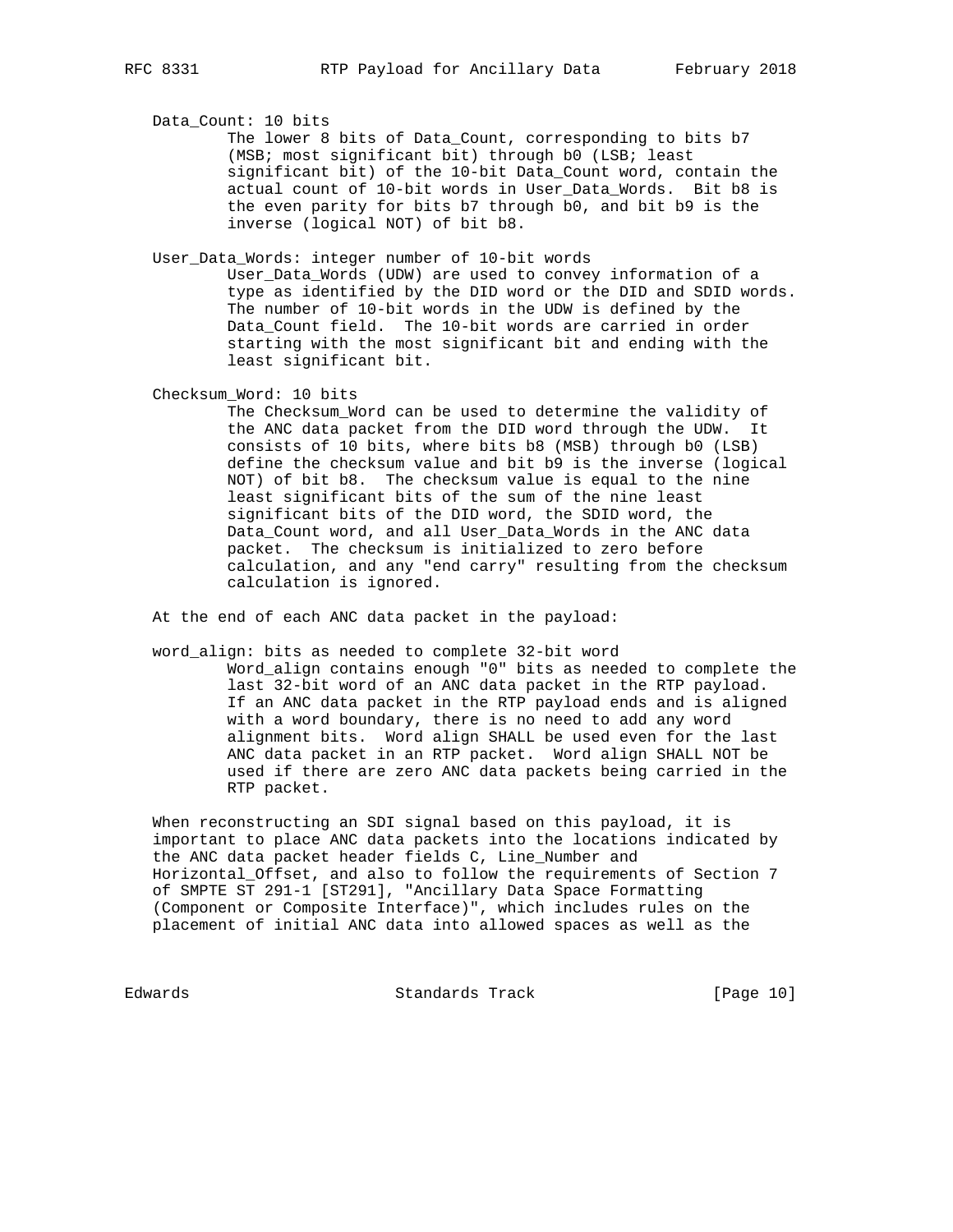contiguity of ANC data packet sequences within those spaces in order to assure that the resulting ANC data packets in the SDI signal are valid. The optional media type parameter VPID\_Code can inform receivers of the type of originating SDI interface. For multi-stream originating interfaces, the StreamNum field can provide information regarding which stream an ANC data packet can be placed in to match the ANC data location in the originating SDI interface.

 Senders of this payload SHOULD transmit available ANC data packets as soon as practical to reduce end-to-end latency, especially if the receivers will be embedding the received ANC data packet into an SDI signal emission. One millisecond is a reasonable upper bound for the amount of time between when an ANC data packet becomes available to a sender and the emission of an RTP payload containing that ANC data packet.

 ANC data packets with headers that indicate specific location within a field or frame SHOULD be sent in raster scan order, both in terms of packing position within an RTP packet and in terms of transmission time of RTP packets.

3. Payload Format Parameters

 This RTP payload format is identified using the "video/smpte291" media type, which is registered in accordance with RFC 4855 [RFC4855]; the template defined in RFC 6838 [RFC6838] is used.

 Note that the media type definition is in the "video" tree due to the expected use of SMPTE ST 291 Ancillary Data along with video formats.

3.1. Media Type Definition

Type name: video

Subtype name: smpte291

Required parameters:

Rate:

RTP timestamp clock rate.

 When an ANC data RTP stream is to be associated with an RTP video stream, the RTP timestamp rates SHOULD be the same to ensure that ANC data packets can be associated with the appropriate frame or field. Otherwise, a 90 kHz rate SHOULD be used.

Edwards Standards Track [Page 11]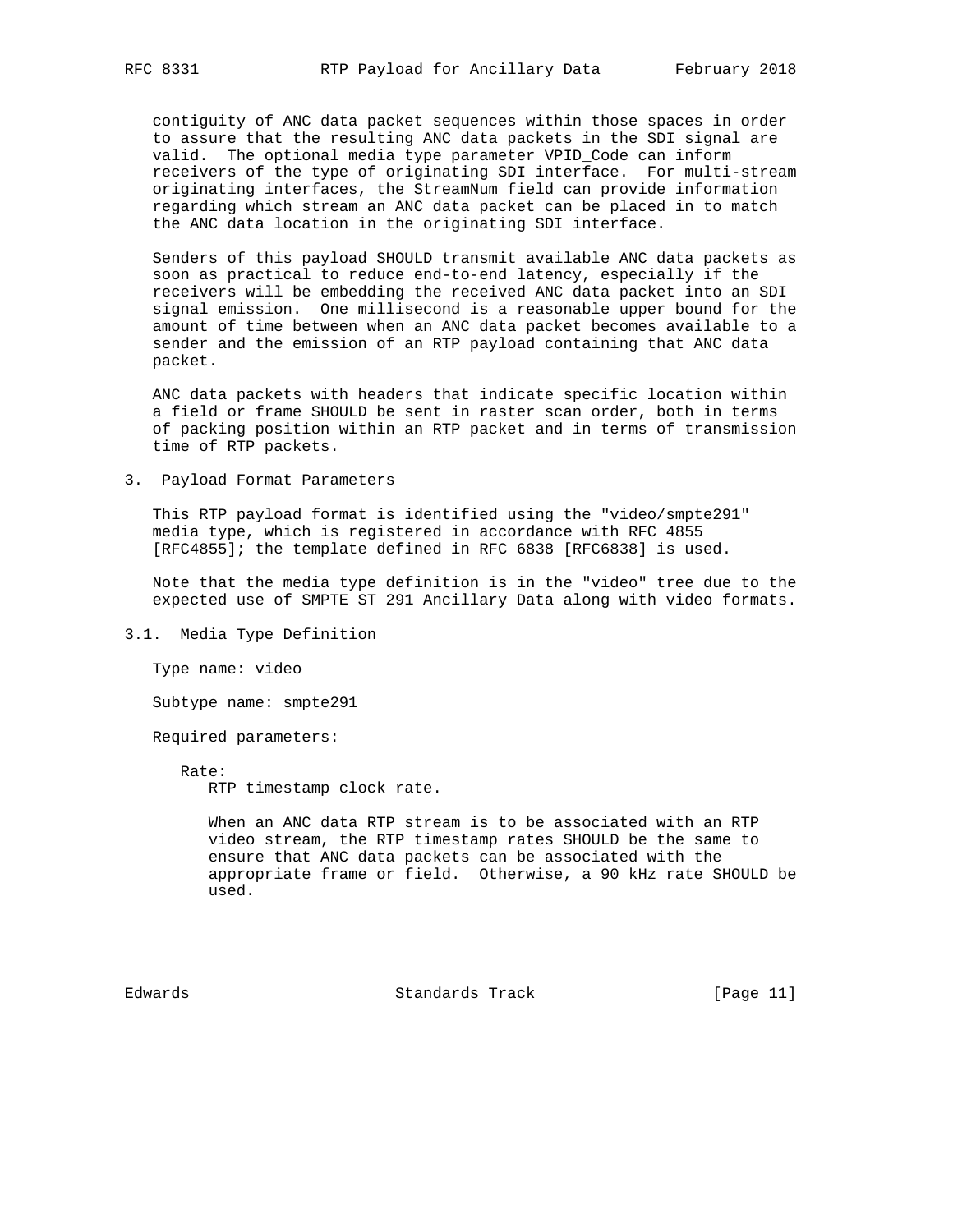Note that techniques described in RFC 7273 [RFC7273] can provide a common reference clock for multiple RTP streams intended for synchronized presentation.

Optional parameters:

#### DID\_SDID:

Data identification and secondary data identification words.

 The presence of the DID\_SDID parameters signals that all ANC data packets of this stream are of a particular type or types, i.e., labeled with particular DIDs and SDIDs. DID and SDID values of SMPTE-registered ANC data packet types can be found in the SMPTE Registry for Data Identification Word Assignments [SMPTE-RA].

 "Type 1" ANC data packets (which do not have SDIDs defined) SHALL be labeled with SDID=0x00.

 DID and SDID values can be registered with SMPTE as per SMPTE ST 291-1 [ST291].

 The absence of the DID\_SDID parameter signals that determination of the DID and SDID of ANC data packets in the payload can only be achieved through direct inspection of the ANC data packet fields.

The ABNF description of the DID SDID parameter is described in Section 4.

VPID\_Code:

 This integer parameter specifies the Video Payload ID (VPID) code of the source interface of ANC data packets using the value from byte 1 of the VPID as defined in SMPTE ST 352 [ST352]. The integer SHALL be made with bit 7 of VPID byte 1 being the most significant bit and bit 0 of VPID byte 1 being the least significant bit. For example, 132 refers to SMPTE ST 292-1, 720-line video payloads on a 1.5 Gb/s (nominal) serial digital interface.

 Encoding considerations: This media type is framed and binary; see Section 4.8 of RFC 6838 [RFC6838].

Security considerations: See Section 7.

Edwards Standards Track [Page 12]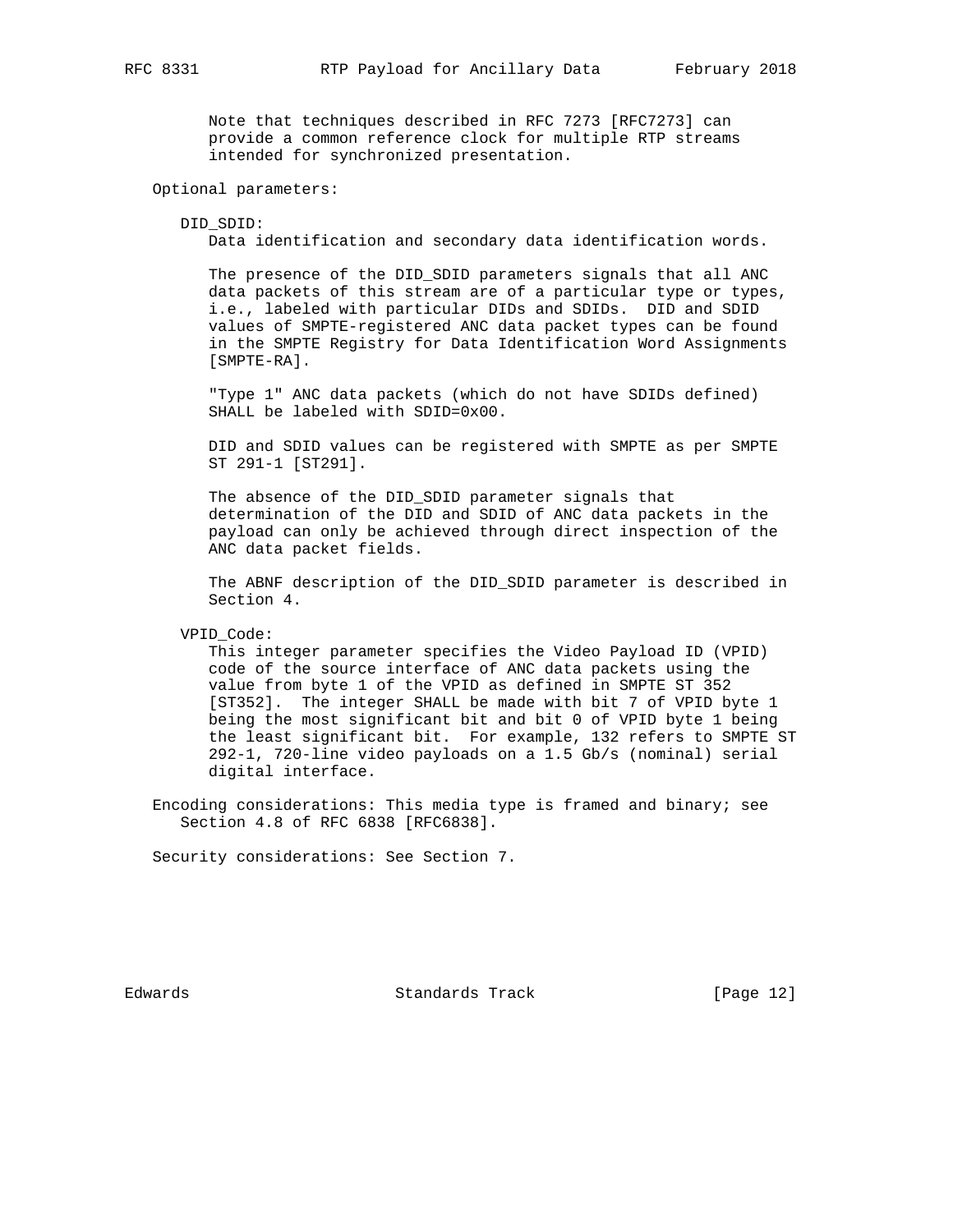Interoperability considerations: Data items in smpte291 can be very diverse. Receivers might only be capable of interpreting a subset of the possible data items. Some implementations might care about the location of the ANC data packets in the SDI raster, but other implementations might not care.

Published specification: RFC 8331

 Applications that use this media type: Devices that stream real-time professional video, especially those that interoperate with legacy serial digital interfaces (SDI).

Additional Information:

Deprecated alias names for this type: N/A

Magic number(s): N/A

File extension(s): N/A

Macintosh file type code(s): N/A

Person & email address to contact for further information:

 T. Edwards <thomas.edwards@fox.com> IETF Payload Working Group <payload@ietf.org>

Intended usage: COMMON

 Restrictions on usage: This media type depends on RTP framing and hence is only defined for transfer via RTP RFC 3550 [RFC3550]. Transport within other framing protocols is not defined at this time.

Author: T. Edwards <thomas.edwards@fox.com>

 Change controller: The IETF PAYLOAD Working Group, or other party as designated by the IESG.

4. SDP Considerations

 The mapping of the above-defined payload format media type and its parameters SHALL be done according to Section 3 of RFC 4855 [RFC4855].

o The type name ("video") goes in SDP "m=" as the media name.

Edwards Standards Track [Page 13]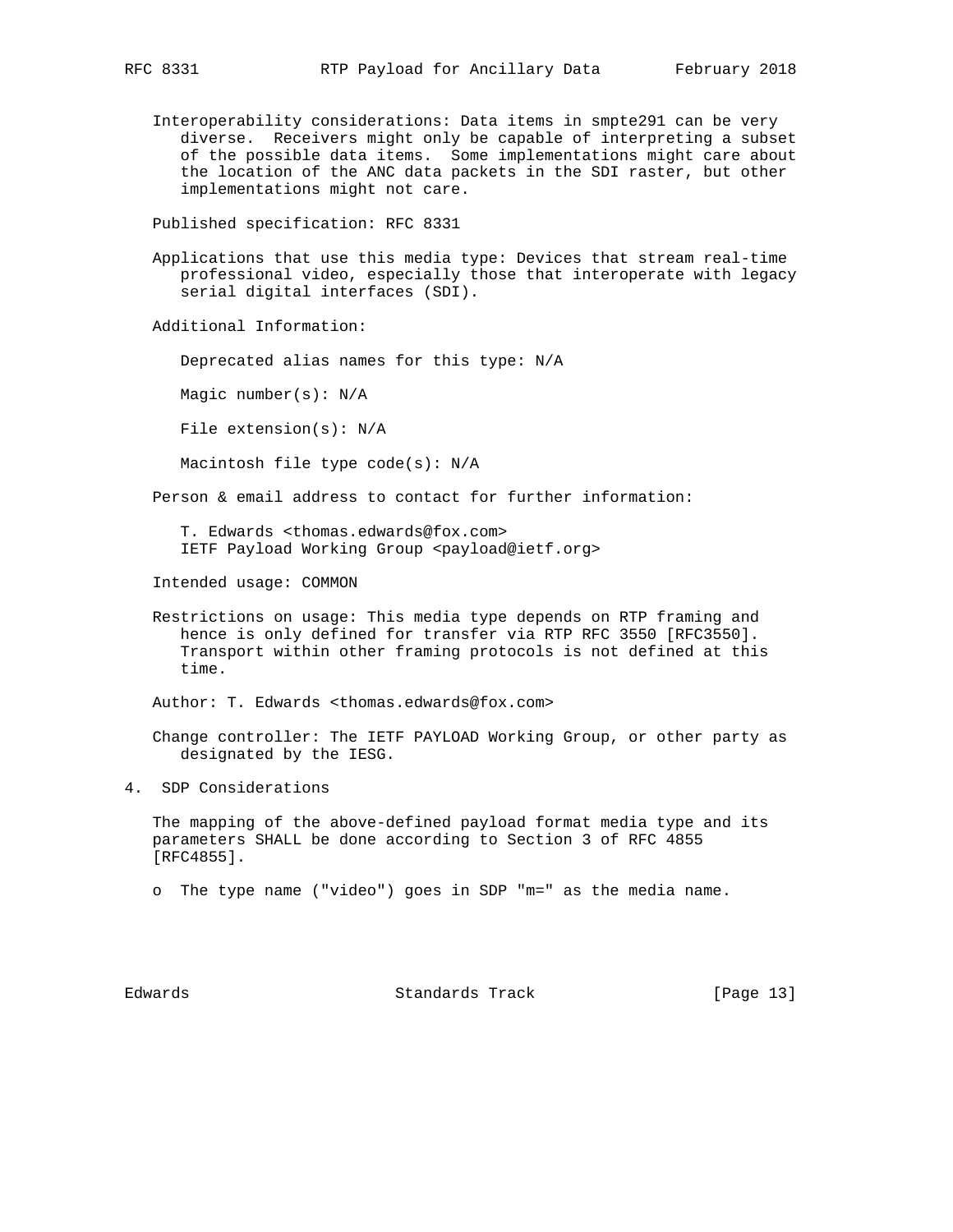- o The subtype name ("smpte291") goes in SDP "a=rtpmap" as the encoding name, followed by a slash ("/") and the rate parameter.
- o The optional parameters VPID\_Code and DID\_SDID, when present, are included in the "a=fmtp" attribute line of SDP as a semicolon separated list of parameter=value pairs.

 DID and SDID values SHALL be specified in hexadecimal with a "0x" prefix (such as "0x61"). The ABNF as per RFC 5234 [RFC5234] of the DID\_SDID optional parameter SHALL be:

> TwoHex =  $"0x" 1*2(HEXDIG)$ DidSdid = "DID\_SDID={" TwoHex "," TwoHex "}"

 For example, EIA 608 Closed Caption data would be signaled with the parameter DID\_SDID={0x61,0x02}. If a DID\_SDID parameter is not specified, then the ANC data stream might potentially contain ANC data packets of any type.

 Multiple DID\_SDID parameters can be specified (separated by semicolons) to signal the presence of multiple types of ANC data in the stream. DID\_SDID= $\{0x61,0x02\}$ ;DID\_SDID= $\{0x41,0x05\}$ , for example, signals the presence of EIA 608 Closed Captions as well as AFD/Bar Data. Multiple DID\_SDID parameters do not imply any particular ordering of the different types of ANC data packets in the stream.

 If the optional parameter VPID\_Code is present, it SHALL be present only once in the semicolon-separated list, taking a single integer value.

A sample SDP mapping for ANC data is as follows:

 m=video 30000 RTP/AVP 112 a=rtpmap:112 smpte291/90000  $a = f m t p : 112 DID\_SIDID = \{0x61, 0x02\} : DID\_SDID = \{0x41, 0x05\} : VPID\_Code = 132$ 

 In this example, a dynamic payload type 112 is used for ANC data. The 90 kHz RTP timestamp rate is specified in the "a=rtpmap" line after the subtype. In the "a=fmtp:" line, DID 0x61 and SDID 0x02 are specified (registered to EIA 608 Closed Caption Data by SMPTE), and also DID 0x41 and SDID 0x05 (registered to AFD/Bar Data). The VPID\_Code is 132 (referring to SMPTE ST 292-1, 720-line video payloads on a 1.5 Gb/s serial digital interface).

Edwards Standards Track [Page 14]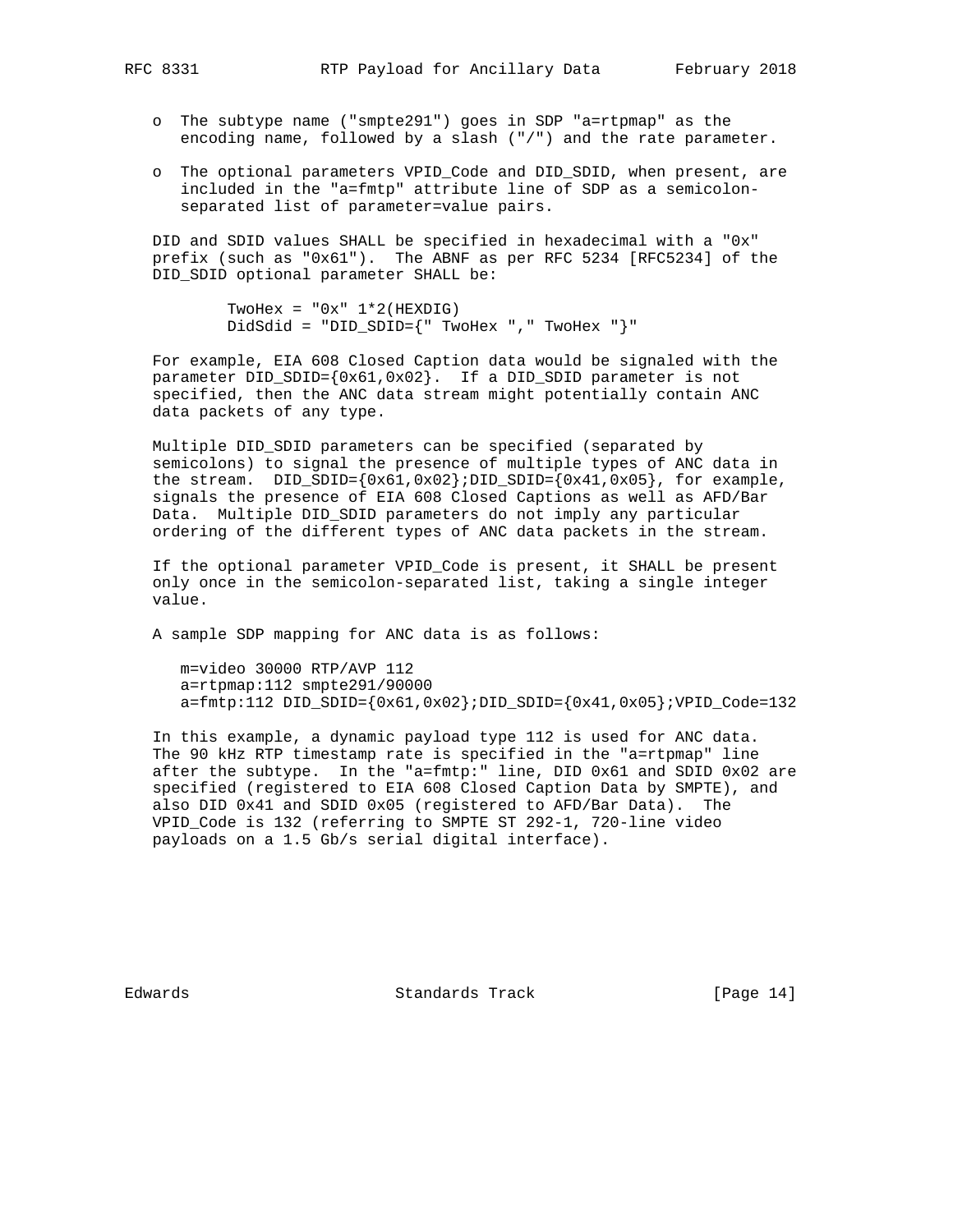4.1. Grouping ANC Data Streams with Other Media Streams

 To indicate the association of an ANC data stream with a particular video stream, implementers MAY group the "m" lines together using Flow Identification ("FID") semantics as defined in RFC 5888 [RFC5888].

 A sample SDP mapping for grouping ANC data with video as described in RFC 4175 [RFC4175] is as follows:

 $v=0$  o=Al 123456 11 IN IP4 host.example.com s=Professional Networked Media Test i=A test of synchronized video and ANC data  $t=0$  0 a=group:FID V1 M1 m=video 50000 RTP/AVP 96 c=IN IP4 233.252.0.1/255 a=rtpmap:96 raw/90000 a=fmtp:96 sampling=YCbCr-4:2:2; width=1280; height=720; depth=10 a=mid:V1 m=video 50010 RTP/AVP 97 c=IN IP4 233.252.0.2/255 a=rtpmap:97 smpte291/90000 a=fmtp:97 DID\_SDID={0x61,0x02};DID\_SDID={0x41,0x05} a=mid:M1

- 5. Offer/Answer Model and Declarative Considerations
- 5.1. Offer/Answer Model

 Receivers might wish to receive ANC data streams with specific DID\_SDID parameters. Thus, when offering ANC data streams using the Session Description Protocol (SDP) in an Offer/Answer model [RFC3264], the offerer MAY provide a list of ANC data streams available with specific DID\_SDID parameters in the fmtp line. The answerer MAY (1) respond with all or a subset of the streams offered along with fmtp lines with all or a subset of the DID\_SDID parameters offered, (2) set the corresponding port number to 0 to decline the smpte291 stream if not in the same media section as a corresponding video stream, or (3) remove the corresponding payload type if the smpte291 stream is in the same media section as a corresponding video stream. There are no restrictions on updating DID\_SDID parameters in a subsequent offer.

Edwards Standards Track [Page 15]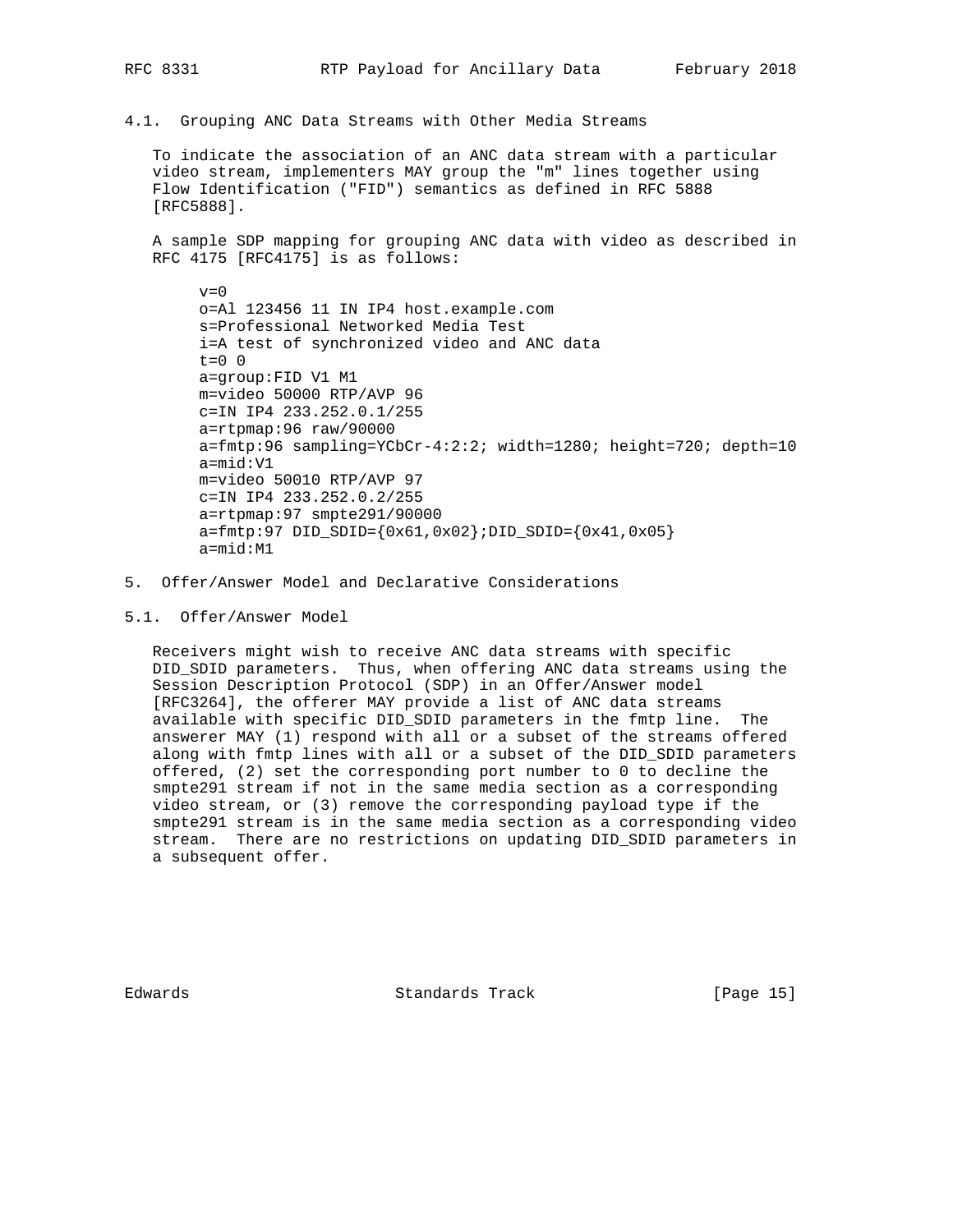# 5.2. Declarative SDP Considerations

 For declarative use of SDP, nothing specific is defined for this payload format. The configuration given by the SDP MUST be used when sending and/or receiving media in the session.

### 6. IANA Considerations

 The media type "video/smpte291" is defined in Section 3.1. IANA has registered "video/smpte291" in the "Media Types" registry.

## 7. Security Considerations

 RTP packets using the payload format defined in this specification are subject to the security considerations discussed in the RTP specification [RFC3550] and in any applicable RTP profile such as RTP/AVP [RFC3551], RTP/AVPF [RFC4585], RTP/SAVP [RFC3711], or RTP/ SAVPF [RFC5124]. However, as "Securing the RTP Protocol Framework: Why RTP Does Not Mandate a Single Media Security Solution" [RFC7202] discusses, it is not the responsibility of an RTP payload format to discuss or mandate what solutions are to be used to meet the basic security goals like confidentiality, integrity, and source authenticity for RTP in general. This responsibility lays on anyone using RTP in an application. They can find guidance on available security mechanisms and important considerations in "Options for Securing RTP Sessions" [RFC7201]. Applications SHOULD use one or more appropriately strong security mechanisms. The rest of this section discusses the security impacting properties of the payload format itself.

 To avoid potential buffer overflow attacks, receivers SHOULD validate that the ANC data packets in the RTP payload are of the appropriate length (using the Data\_Count field) for the ANC data type specified by DID and SDID. Also, the Checksum\_Word SHOULD be checked against the ANC data packet to ensure that its data has not been damaged in transit; note that the Checksum\_Word is unlikely to provide a payload integrity check in case of a directed attack.

 Some receivers will simply move the ANC data packet bits from the RTP payload into SDI. It might still be a good idea for these "re embedders" to perform the above-mentioned validity tests to avoid downstream SDI systems from becoming confused by bad ANC data packets, which could be used for a denial-of-service attack.

 "Re-embedders" into SDI SHOULD also double check that the Line\_Number and Horizontal\_Offset lead to the ANC data packet being inserted into a legal area to carry ANC data in the SDI video bit stream of the output video format.

Edwards Standards Track [Page 16]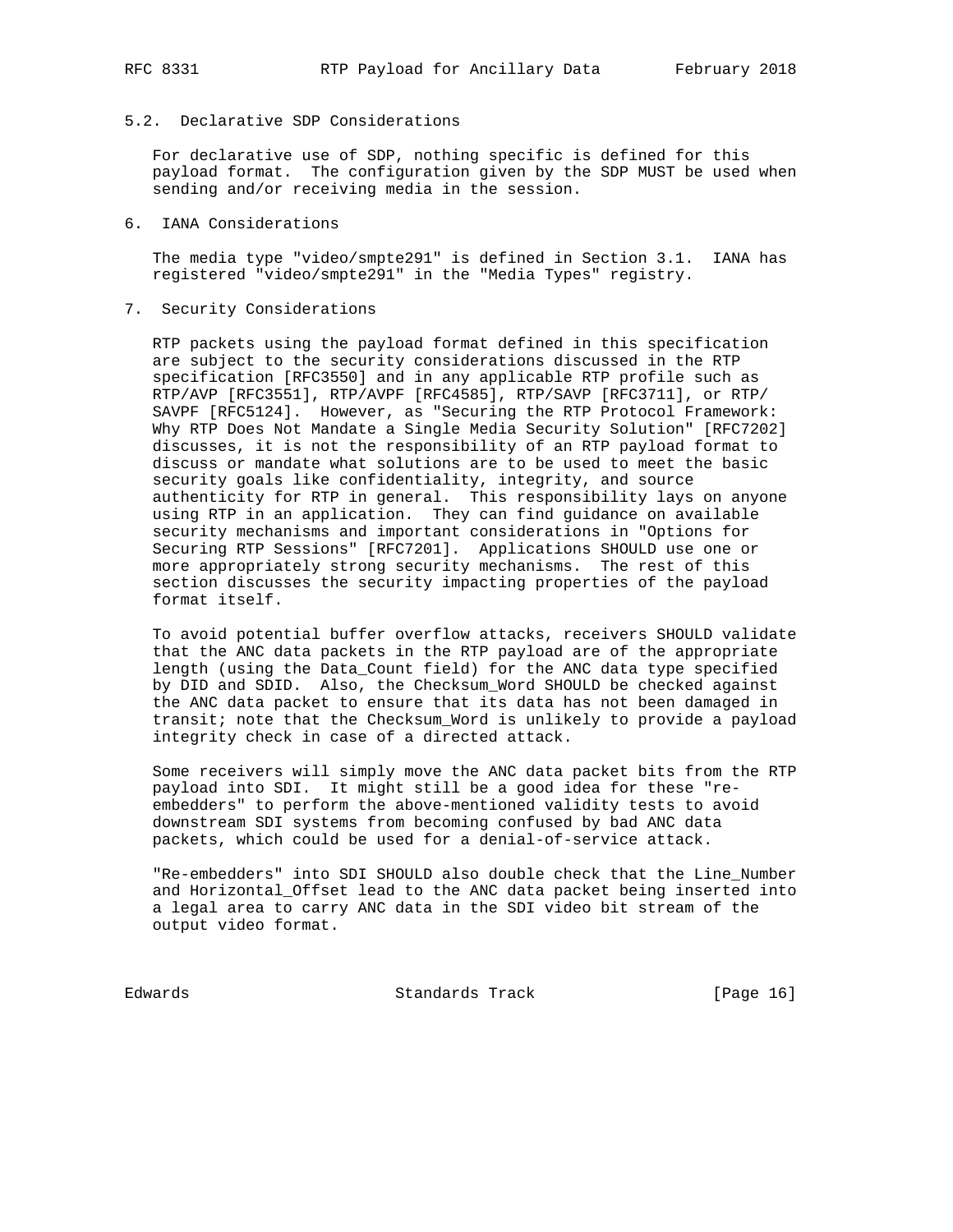# 8. References

- 8.1. Normative References
	- [RFC0791] Postel, J., "Internet Protocol", STD 5, RFC 791, DOI 10.17487/RFC0791, September 1981, <https://www.rfc-editor.org/info/rfc791>.
	- [RFC2119] Bradner, S., "Key words for use in RFCs to Indicate Requirement Levels", BCP 14, RFC 2119, DOI 10.17487/RFC2119, March 1997, <https://www.rfc-editor.org/info/rfc2119>.
	- [RFC3264] Rosenberg, J. and H. Schulzrinne, "An Offer/Answer Model with Session Description Protocol (SDP)", RFC 3264, DOI 10.17487/RFC3264, June 2002, <https://www.rfc-editor.org/info/rfc3264>.
	- [RFC3550] Schulzrinne, H., Casner, S., Frederick, R., and V. Jacobson, "RTP: A Transport Protocol for Real-Time Applications", STD 64, RFC 3550, DOI 10.17487/RFC3550, July 2003, <https://www.rfc-editor.org/info/rfc3550>.
	- [RFC3551] Schulzrinne, H. and S. Casner, "RTP Profile for Audio and Video Conferences with Minimal Control", STD 65, RFC 3551, DOI 10.17487/RFC3551, July 2003, <https://www.rfc-editor.org/info/rfc3551>.
	- [RFC3711] Baugher, M., McGrew, D., Naslund, M., Carrara, E., and K. Norrman, "The Secure Real-time Transport Protocol (SRTP)", RFC 3711, DOI 10.17487/RFC3711, March 2004, <https://www.rfc-editor.org/info/rfc3711>.
	- [RFC4585] Ott, J., Wenger, S., Sato, N., Burmeister, C., and J. Rey, "Extended RTP Profile for Real-time Transport Control Protocol (RTCP)-Based Feedback (RTP/AVPF)", RFC 4585, DOI 10.17487/RFC4585, July 2006, <https://www.rfc-editor.org/info/rfc4585>.
	- [RFC4855] Casner, S., "Media Type Registration of RTP Payload Formats", RFC 4855, DOI 10.17487/RFC4855, February 2007, <https://www.rfc-editor.org/info/rfc4855>.
	- [RFC5124] Ott, J. and E. Carrara, "Extended Secure RTP Profile for Real-time Transport Control Protocol (RTCP)-Based Feedback (RTP/SAVPF)", RFC 5124, DOI 10.17487/RFC5124, February 2008, <https://www.rfc-editor.org/info/rfc5124>.

Edwards Standards Track [Page 17]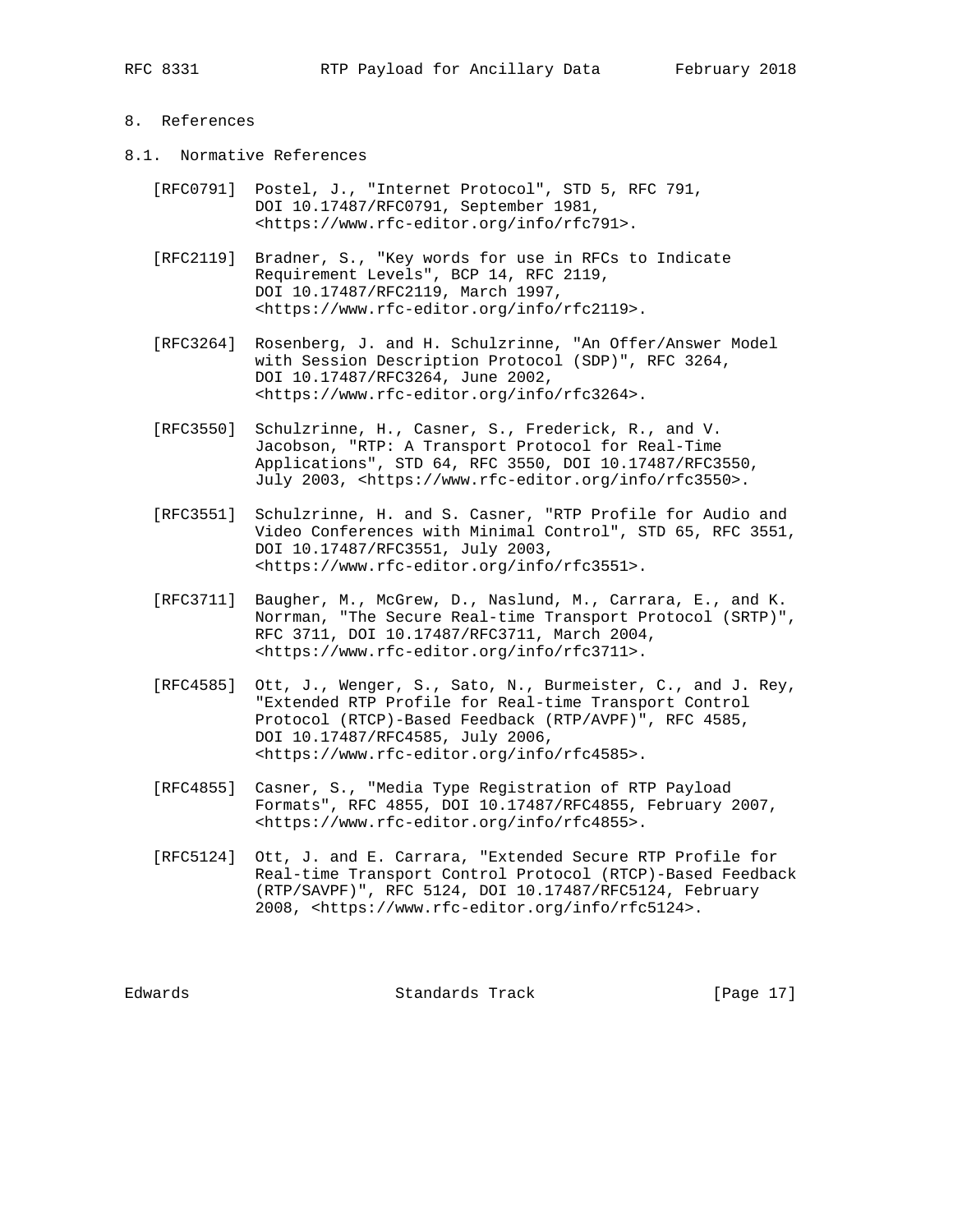- [RFC5234] Crocker, D., Ed. and P. Overell, "Augmented BNF for Syntax Specifications: ABNF", STD 68, RFC 5234, DOI 10.17487/RFC5234, January 2008, <https://www.rfc-editor.org/info/rfc5234>.
	- [RFC5888] Camarillo, G. and H. Schulzrinne, "The Session Description Protocol (SDP) Grouping Framework", RFC 5888, DOI 10.17487/RFC5888, June 2010, <https://www.rfc-editor.org/info/rfc5888>.
	- [RFC6838] Freed, N., Klensin, J., and T. Hansen, "Media Type Specifications and Registration Procedures", BCP 13, RFC 6838, DOI 10.17487/RFC6838, January 2013, <https://www.rfc-editor.org/info/rfc6838>.
	- [RFC8174] Leiba, B., "Ambiguity of Uppercase vs Lowercase in RFC 2119 Key Words", BCP 14, RFC 8174, DOI 10.17487/RFC8174, May 2017, <https://www.rfc-editor.org/info/rfc8174>.
	- [RP168] SMPTE, "RP 168:2009, Definition of Vertical Interval Switching Point for Synchronous Video Switching", 2009.
	- [ST291] SMPTE, "SMPTE Standard Ancillary Data Packet and Space Formatting", ST 291-1:2011, DOI 10.5594/SMPTE.ST291-1.2011, September 2011, <http://ieeexplore.ieee.org/document/7291794/>.
	- [ST352] SMPTE, "SMPTE Standard Payload Identification Codes for Serial Digital Interfaces", ST 352:2013, DOI 10.5594/SMPTE.ST352.2013, February 2013, <http://ieeexplore.ieee.org/document/7290261/>.
	- [ST424] SMPTE, "SMPTE Standard 3 Gb/s Signal/Data Serial Interface", ST 424:2012, DOI 10.5594/SMPTE.ST424.2012, October 2012, <http://ieeexplore.ieee.org/document/7290519/>.
- 8.2. Informative References
	- [BT656] ITU-R, "Interfaces for Digital Component Video Signals in 525-Line and 625-Line Television Systems Operating at the 4:2:2 Level of Recommendation ITU-R BT.601", ITU-R Recommendation BT.656-5, December 2007.
	- [RFC4175] Gharai, L. and C. Perkins, "RTP Payload Format for Uncompressed Video", RFC 4175, DOI 10.17487/RFC4175, September 2005, <https://www.rfc-editor.org/info/rfc4175>.

Edwards Standards Track [Page 18]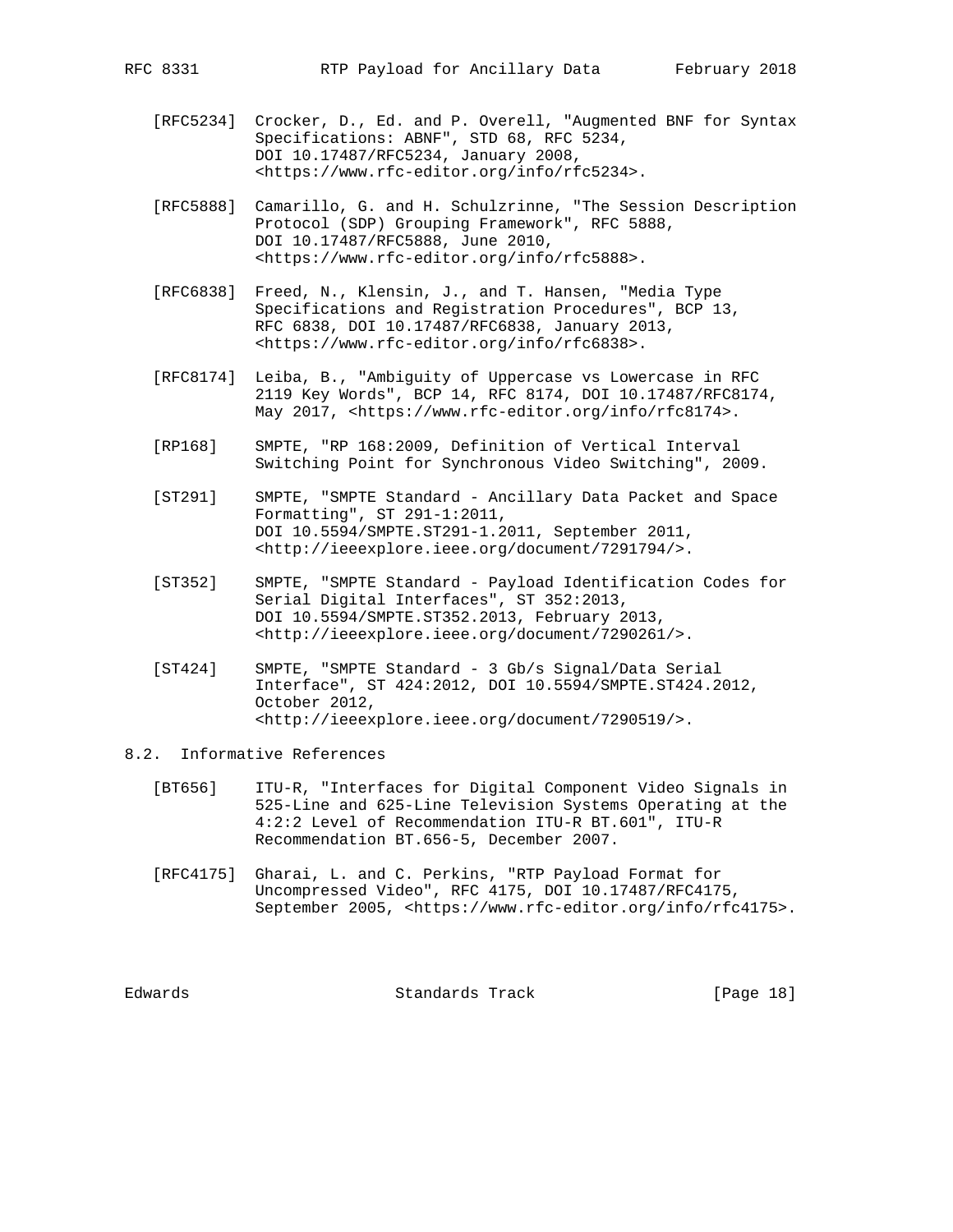- [RFC5371] Futemma, S., Itakura, E., and A. Leung, "RTP Payload Format for JPEG 2000 Video Streams", RFC 5371, DOI 10.17487/RFC5371, October 2008, <https://www.rfc-editor.org/info/rfc5371>.
- [RFC7201] Westerlund, M. and C. Perkins, "Options for Securing RTP Sessions", RFC 7201, DOI 10.17487/RFC7201, April 2014, <https://www.rfc-editor.org/info/rfc7201>.
- [RFC7202] Perkins, C. and M. Westerlund, "Securing the RTP Framework: Why RTP Does Not Mandate a Single Media Security Solution", RFC 7202, DOI 10.17487/RFC7202, April 2014, <https://www.rfc-editor.org/info/rfc7202>.
- [RFC7273] Williams, A., Gross, K., van Brandenburg, R., and H. Stokking, "RTP Clock Source Signalling", RFC 7273, DOI 10.17487/RFC7273, June 2014, <https://www.rfc-editor.org/info/rfc7273>.

#### [SMPTE-RA]

 SMPTE Registration Authority, LLC, "SMPTE Ancillary Data SMPTE ST 291", <https://smpte-ra.org/smpte-ancillary-data-smpte-st-291>.

- [ST2038] SMPTE, "SMPTE Standard Carriage of Ancillary Data Packets in an MPEG-2 Transport Stream", ST 2038:2008, DOI 10.5594/SMPTE.ST2038.2008, September 2008, <http://ieeexplore.ieee.org/document/7290549/>.
- [ST259] SMPTE, "SMPTE Standard For Television SDTV Digital Signal/Data - Serial Digital Interface", ST 259:2008, DOI 10.5594/SMPTE.ST259.2008, January 2008, <http://ieeexplore.ieee.org/document/7292109/>.
- [ST274] SMPTE, "SMPTE Standard For Television 1920 x 1080 Image Sample Structure, Digital Representation and Digital Timing Reference Sequences for Multiple Picture Rates", ST 274:2008, DOI 10.5594/SMPTE.ST274.2008, January 2008, <http://ieeexplore.ieee.org/document/7290129/>.
- [ST292] SMPTE, "SMPTE Standard 1.5 Gb/s Signal/Data Serial Interface", ST 292-1:2012, DOI 10.5594/SMPTE.ST292-1.2012, January 2012, <http://ieeexplore.ieee.org/document/7291770/>.

Edwards Standards Track [Page 19]